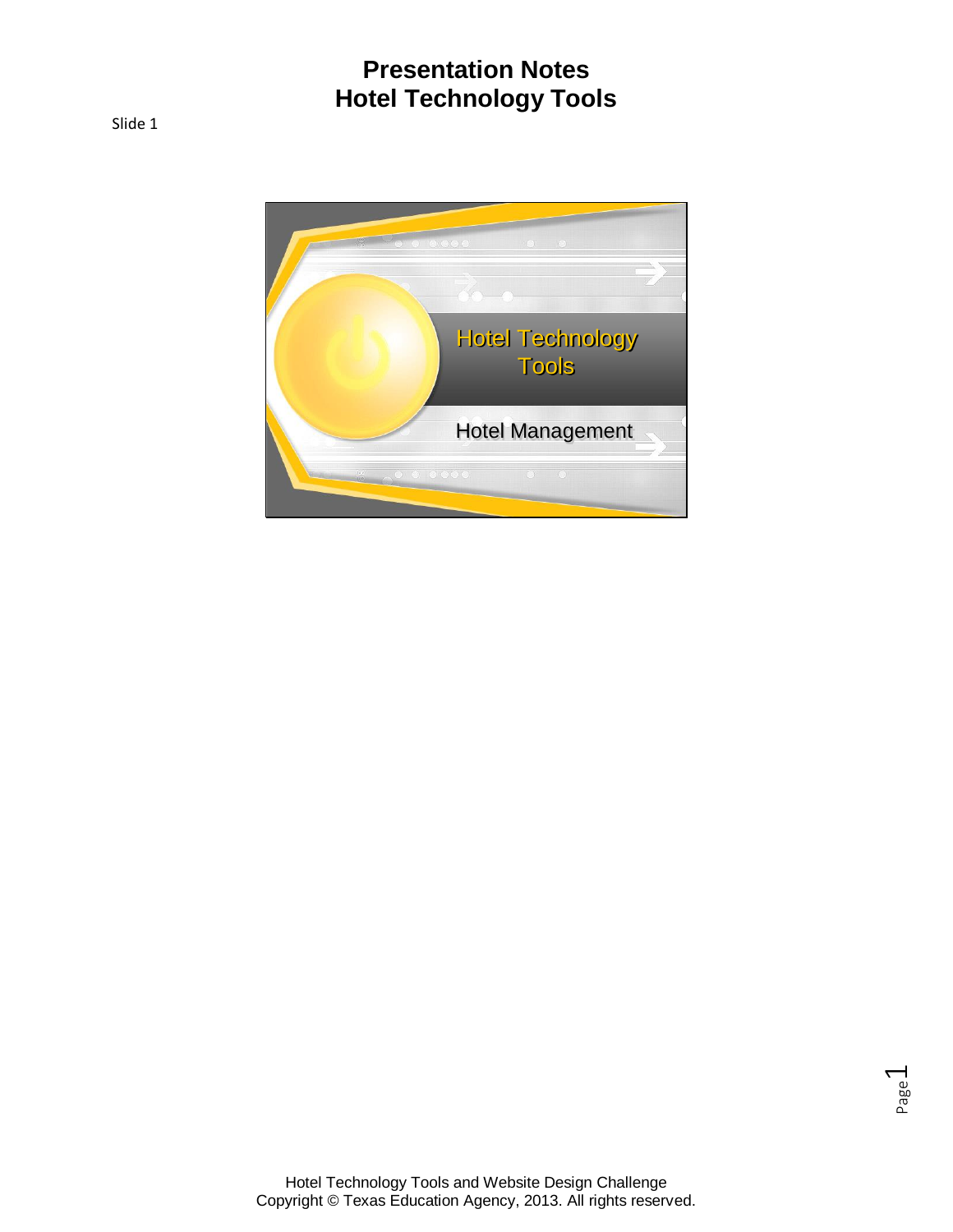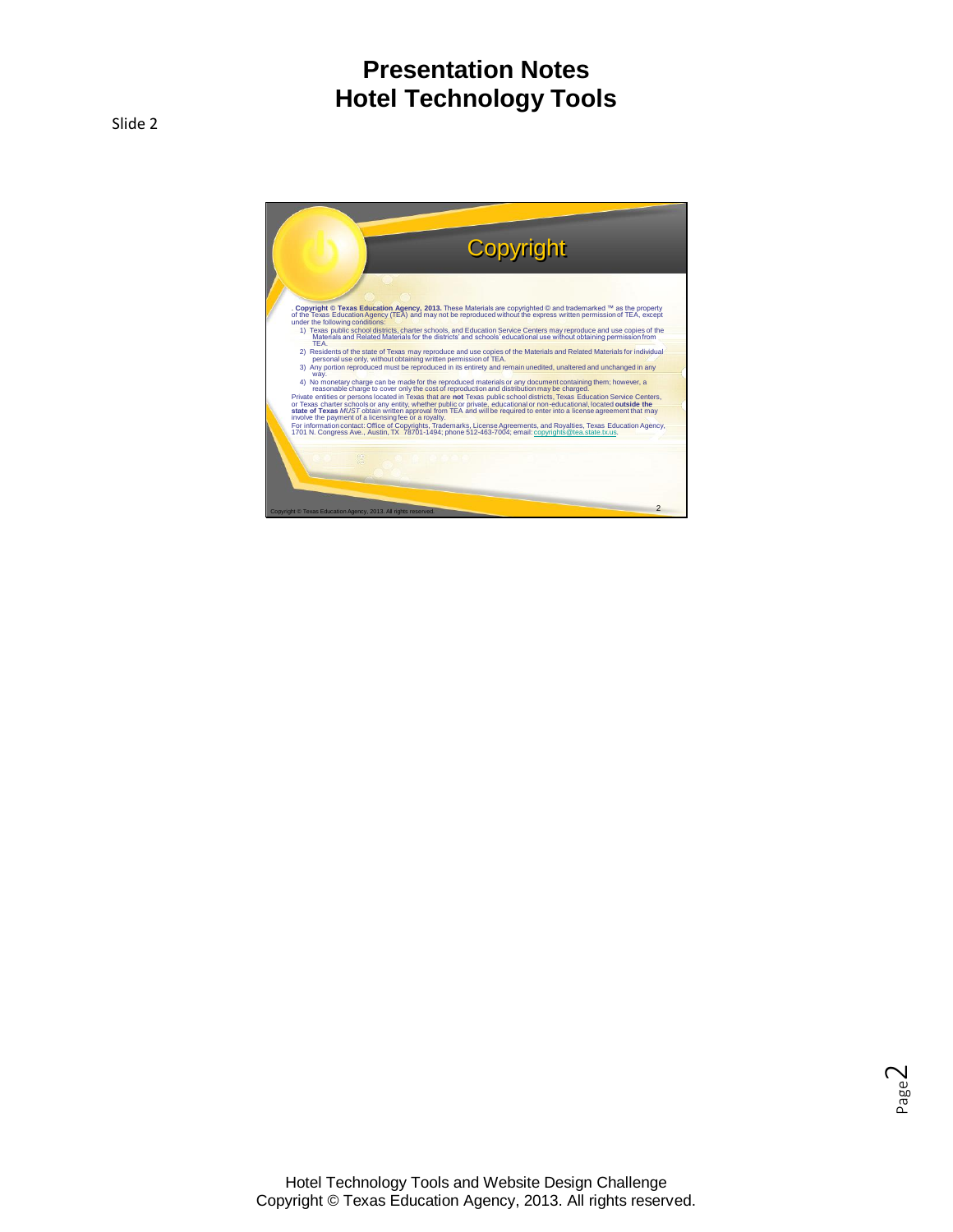

No matter where we go or where we look, technology is everywhere today. It makes us more efficient and able to do more in less time.

It is the same inside the hotel industry.

Technology has increased significantly in the last 10 years and continues at an exponential rate. No matter what size of a lodging property, there will be technology.

The larger the property the more important and complex that technology will need to be.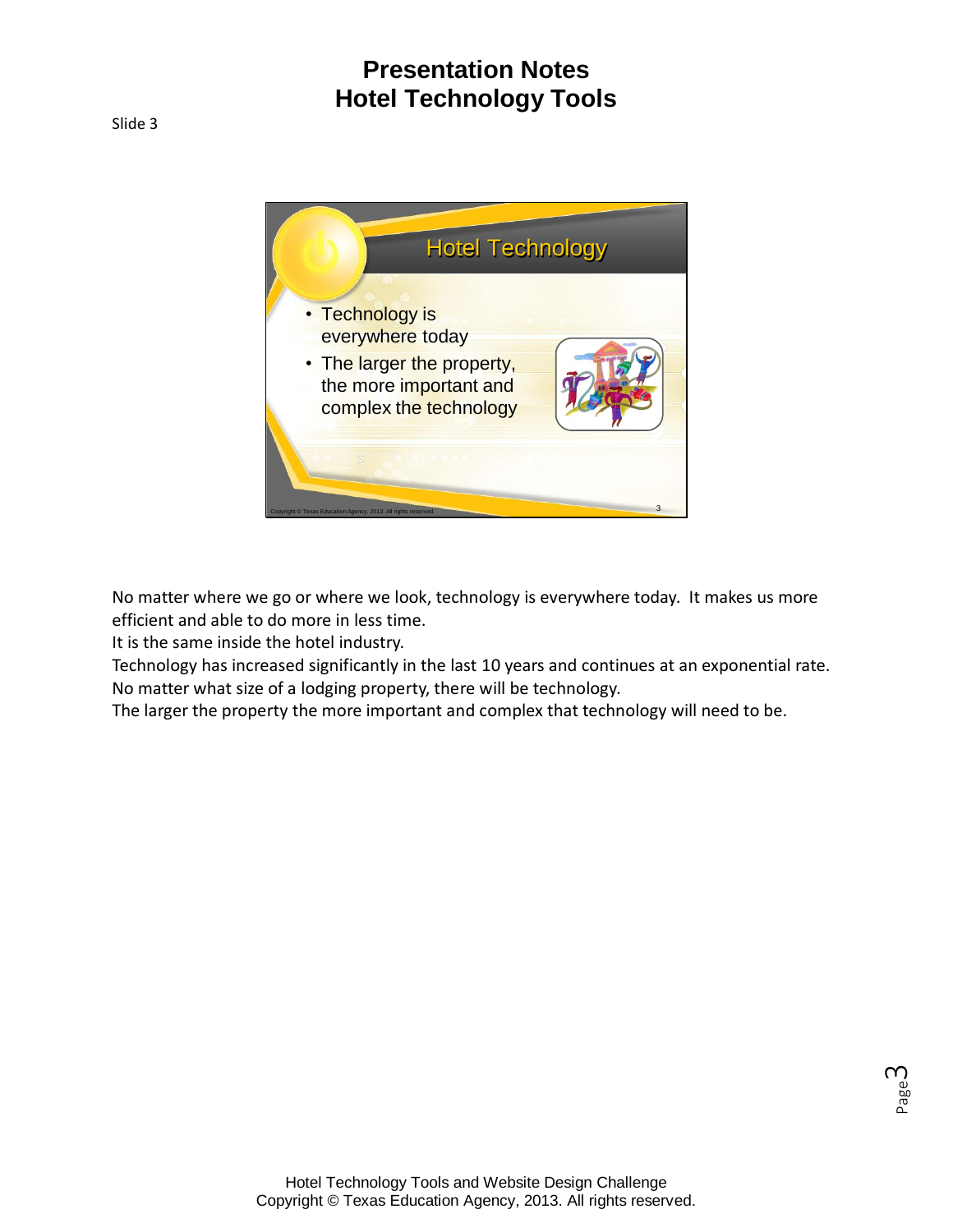

First, let's take a look at the rooms division of a hotel as a way of organizing the technology.

As we have learned in previous lessons, the main business of a lodging property is selling sleeping rooms. The rooms division is the part of the property that handles all tasks in preparing and selling sleeping rooms.

Sounds simple enough……What kind of technology do you think would be needed to sell sleeping rooms?

*Allow the students to answer and record on the white board or an easel if not already completed.*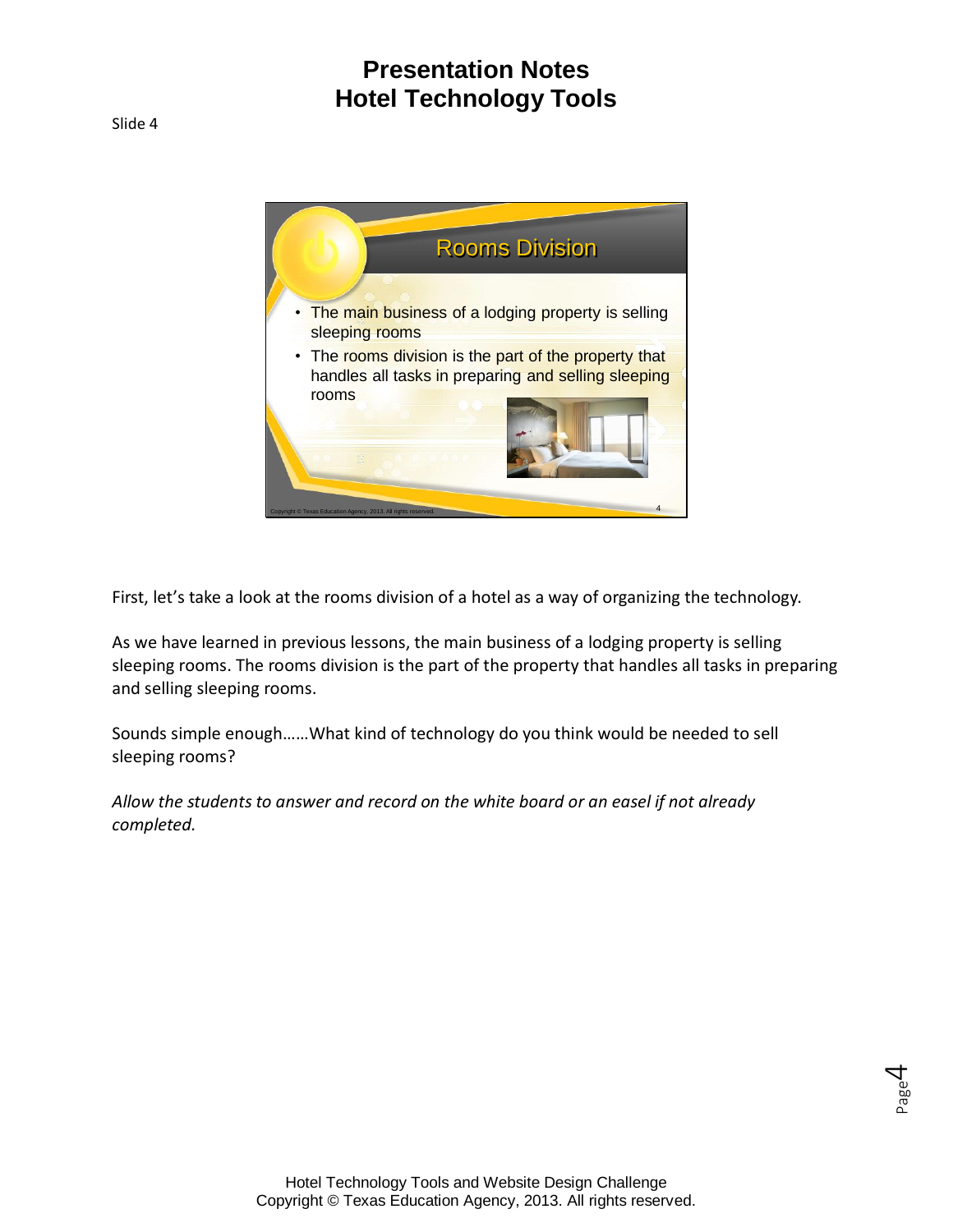

The rooms division has three main purposes:

- to sell rooms
- to help guests while at the property
- to clean the rooms and prepare for the next guest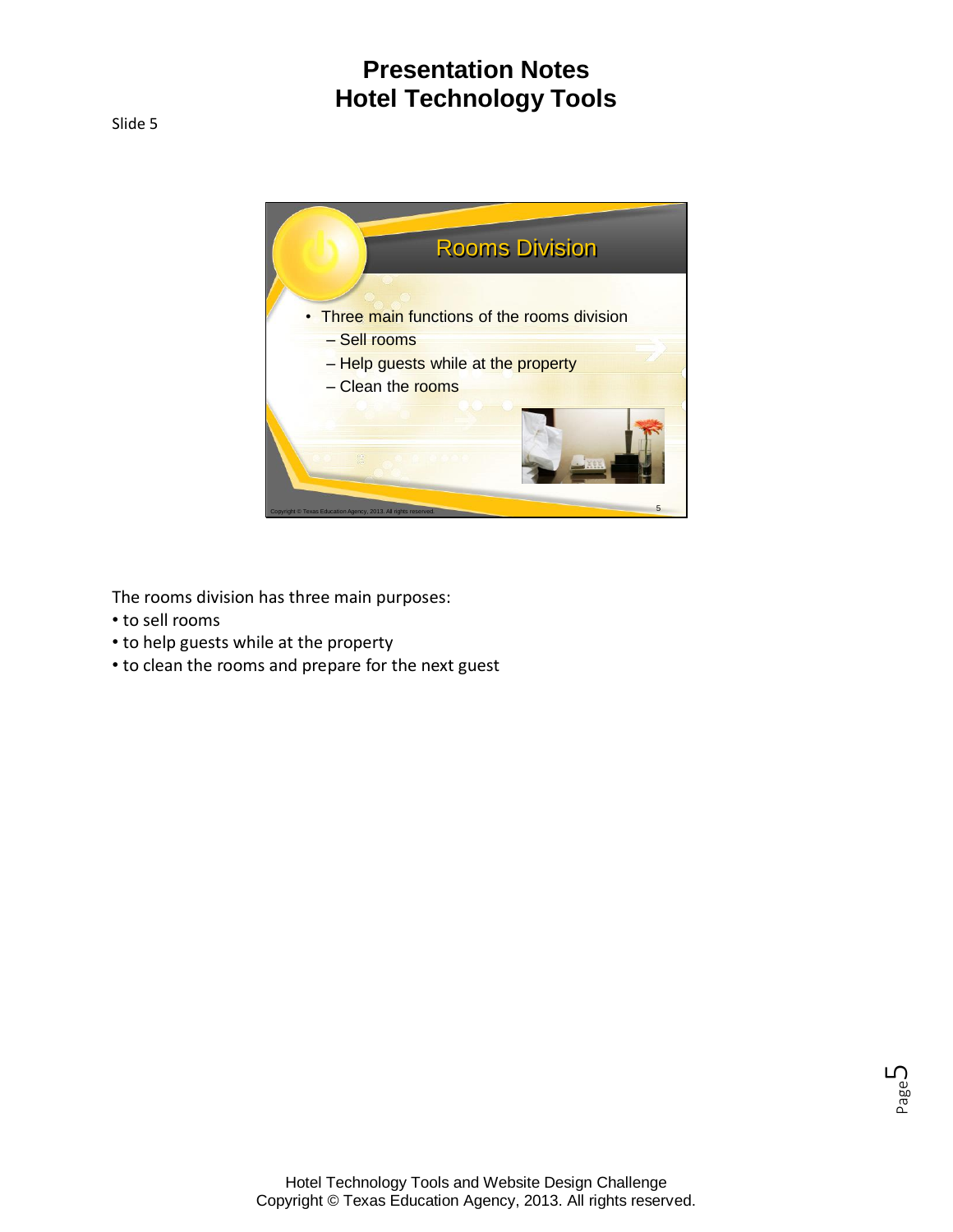Slide 6



The rooms division is made up of 4 departments:

- Engineering
- Front office
- Housekeeping
- Security

#### **Engineering**

For the Engineering department, many technological systems are required, again depending on property size.

Systems such as:

• complicated HVAC (heating and air conditioning) systems with monitoring controls to maintain efficiencies and minimize downtime

- pools systems are also under this department
- systems that control humidity and air quality
- systems to control the vast number of thermostats involved

#### **Housekeeping**

What about Housekeeping? What kind of technology do you think they use? Remember, they are responsible for cleaning the entire property, not just guests' rooms.

The housekeeping department has a large need for an inventory system.

- bed linens
- soaps and shampoos
- towels
- •wash cloths

Housekeeping is responsible for keeping an accurate count of all of those assets and more at all times.

Page ص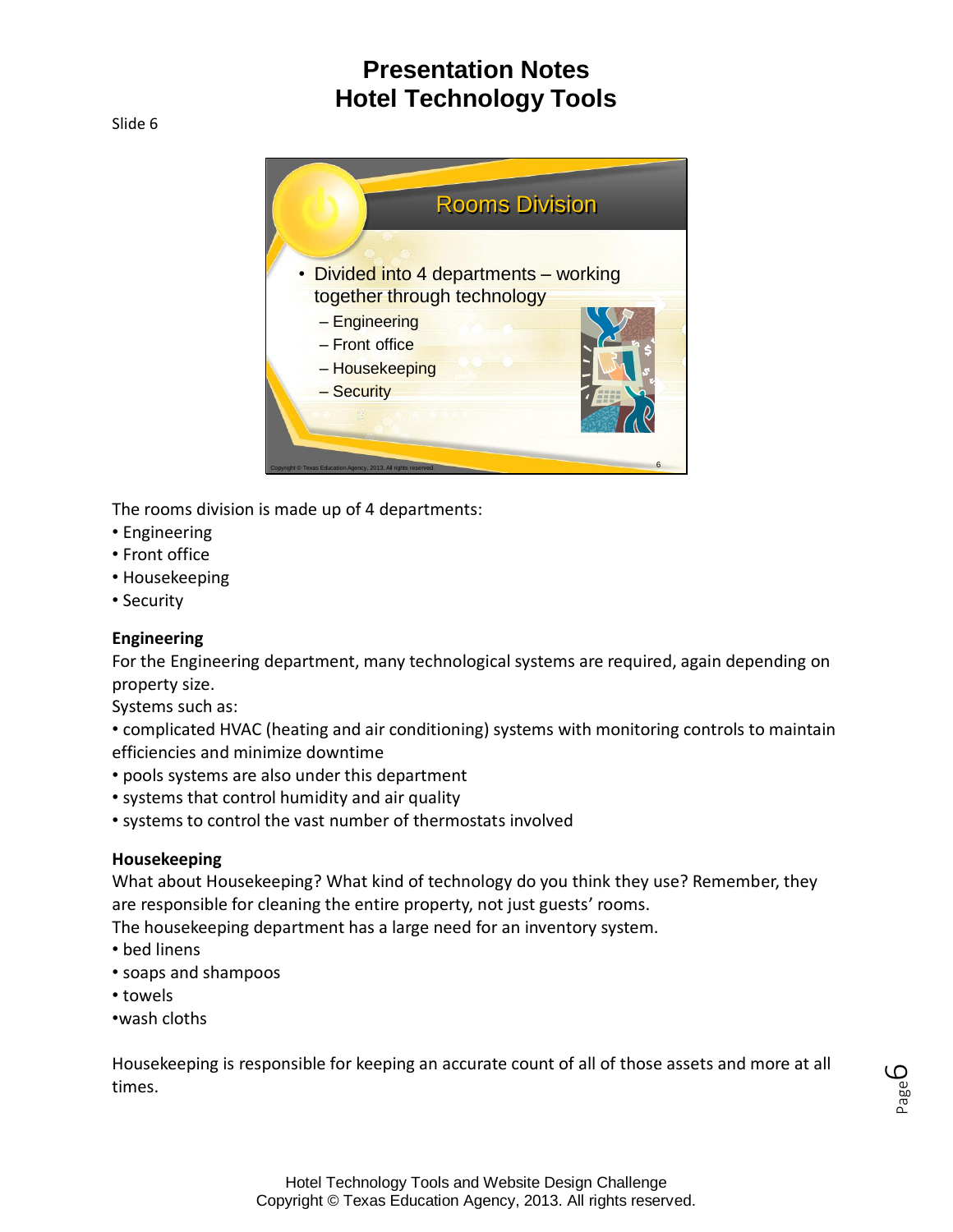They also must keep an accurate count of the rooms and the status of each room. Housekeeping must know:

- how many rooms are occupied
- how many are clean and ready for a guest
- how many are dirty and in need of cleaning
- how many are being cleaned

#### **Security**

The technology required to ensure the security of guests of a small property could be simple locks and keys for the main doors as well as guests' doors.

For larger properties, the technology would be extensive:

- alarm systems
- cameras
- electronic identification of employees (badges)
- electronic surveillance
- fire detection systems and more

For a large property with several hundred rooms or more, this is a difficult task without computer assisted technology and specific software.

*Refer back to the students' list and check off any they guessed.*

Page  $\overline{\phantom{1}}$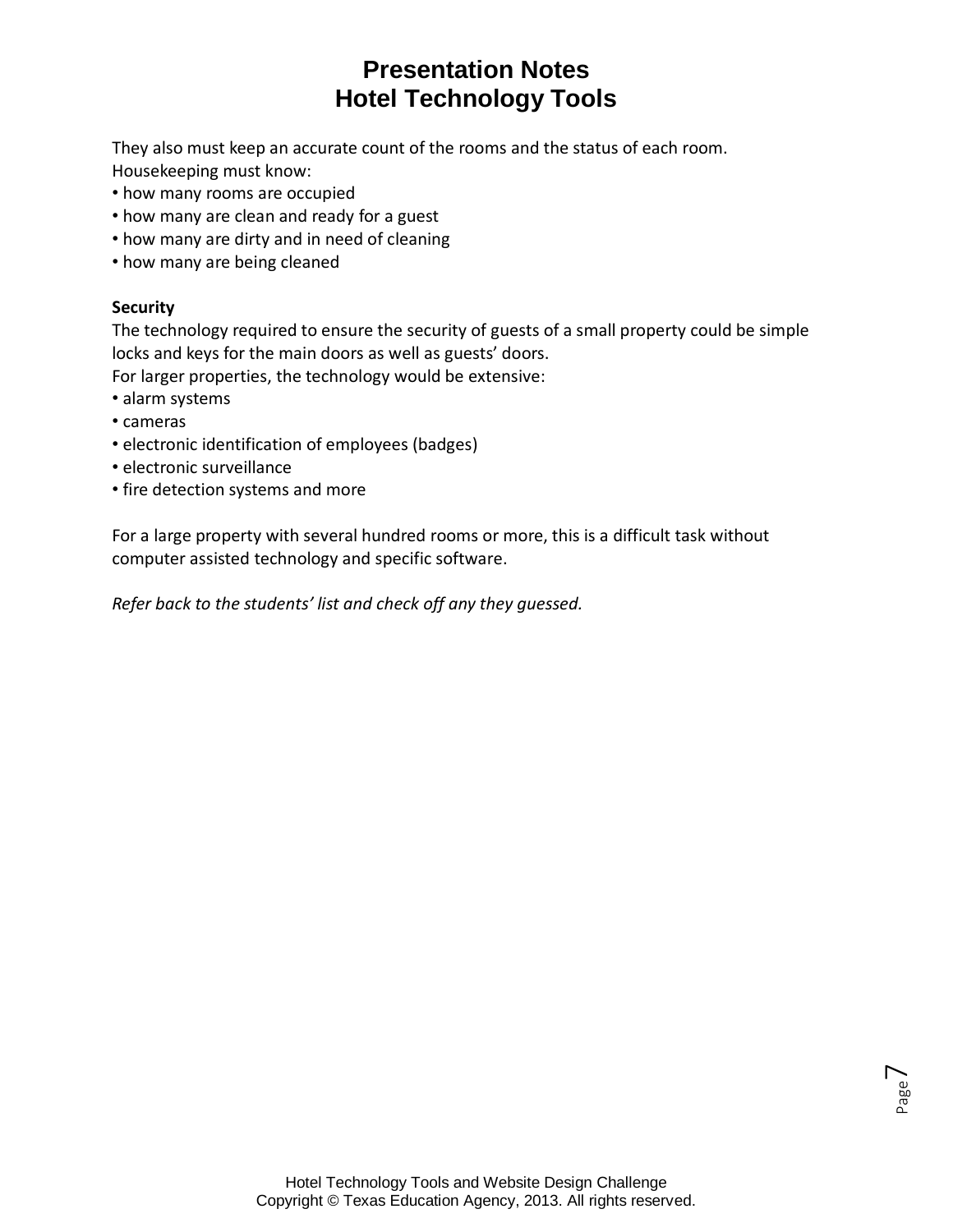Slide 7



The Front Office is perhaps where most people think of technology use as this is where guests reserve rooms and check-in and out. The Front Office is responsible for more activities and requires several technologies.

Front Office is divided into 4 or sometimes even more departments in a really large property. In a small property the same activities take place but are done by fewer people. Each function uses technology of some type.

Efficient hotels will perform a bucket check during the guest's stay.

First, let's look at the Reservations Department.

Whether it's the telephone or the internet, a reservation for a hotel room comes through technology. And of course in order to take a reservation, the inventory of available rooms on the requested nights must be known, even for a relatively small property. This room inventory is handled efficiently through a computerized system.

Second, the Front Desk is often seen as command central - the place that oversees and runs a hotel. It is the first thing that guests see or interact with and as such, will set the mood of the property.

The front desk agent's main duties are:

- to check the guests in and out of the hotel
- greet guests
- assist accounting department with financial tasks such as:
	- guest bill payment by cash, debit, and credit
	- making change
	- sometimes even dealing with foreign monetary exchange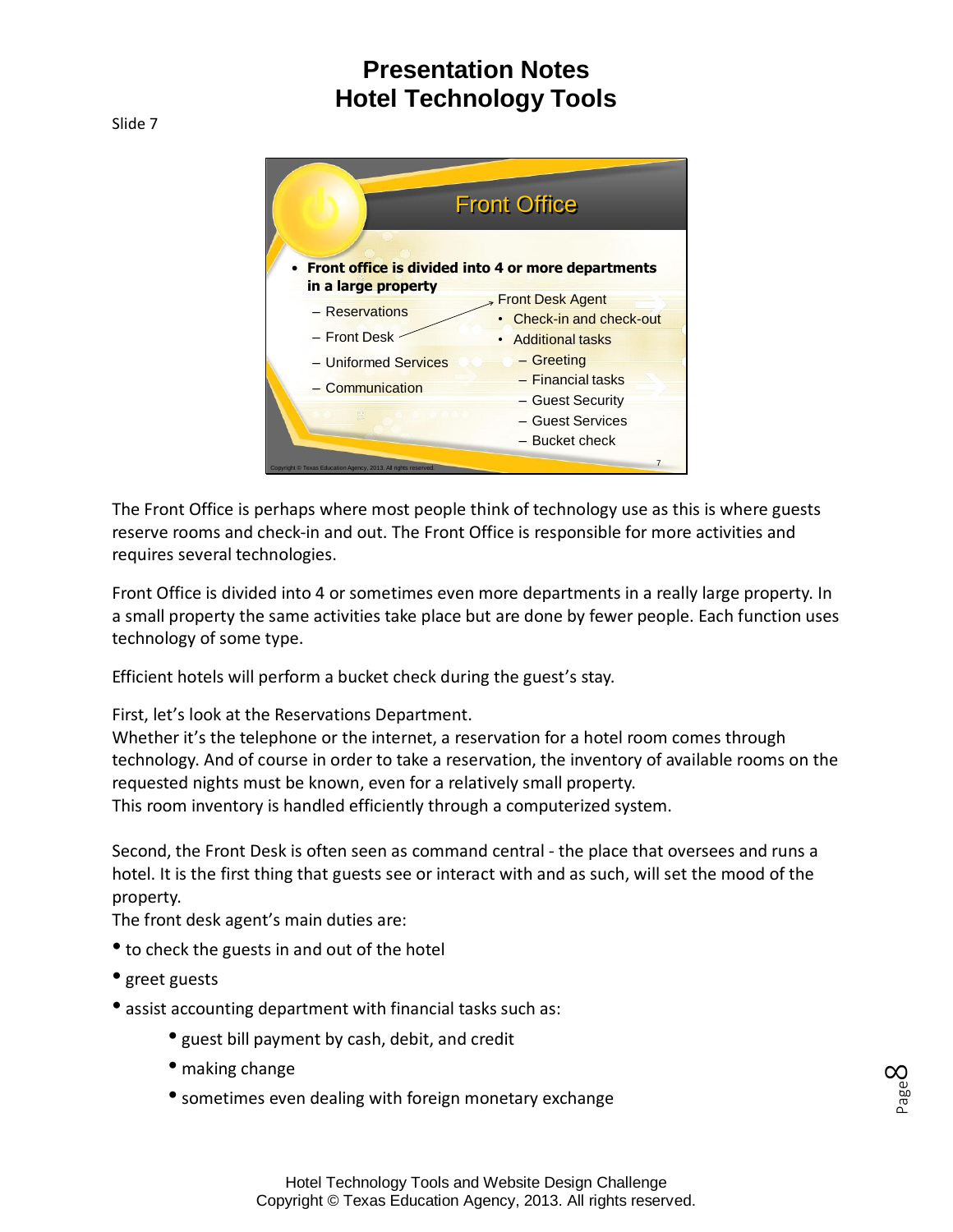The Front Desk agent helps with some light guest services such as:

- answering questions
- guest security, such as:
	- issuing and controlling guest door keys
	- guest privacy
	- safe deposit boxes behind the front desk
	- surveillance
	- emergencies

Third, Uniformed Services includes:

- •Door Attendants
- •Bell Attendants
- •Parking and Transportation Staff
- •Concierges

They use inventory systems as well to track and maintain uniforms. A large hotel could have to track thousands of uniforms and their state of cleanliness and repair.

The concierge will use the Internet almost non-stop looking up activities, theater times and tickets, maps, and other information for guests.

Fourth, Communications departments have changed quite a bit over the last several years. They handle the telephone system and specialized software to direct communications, handle guest voice mail and messages.

The Communications department even handles viewing of the guest's bill over the in-room television.

This department (or the Marketing department) might also be responsible for the communication via the internet. This involves the property's website, the reservations that come over the Internet, and designing their own tablet and smart phone applications or apps. This department often handles additional communication to guests such as thank you notes or surveys after the stay through email.

Keeping records of the guests' folio, their stay, and their preferences (single or double room, meal purchases, etc.) are put into a database for marketing purposes as well to enhance the guest's next stay. This is part of customer relations management.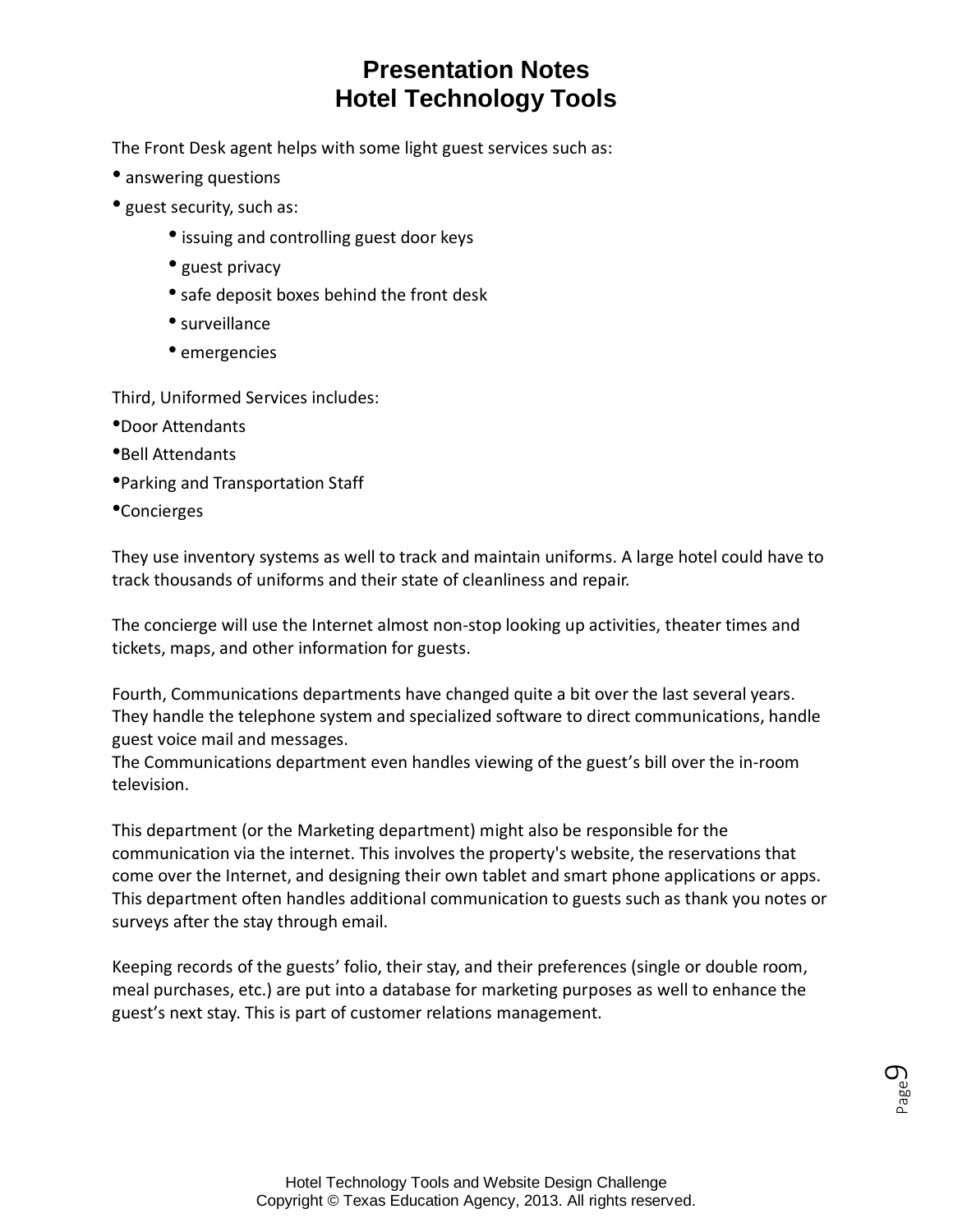

Prior to computers, hotels managed all of the activities we've talked about, such as room availability, room keys, reservations, inventory and accounting by hand.

The keys and mail for guests were handled by what is known as the Rack System. A "rack" of cubby holes, one for each room, sat behind the front desk where the keys, mail, and messages were kept and color coded tags were used for inventory.

This system is still in used in some very old and small lodging properties as well as some Bed and Breakfast Inns.

Today, most properties are handled through a computer system with specialized software packages known as Property Management Systems. This system allows properties to integrate and work together to provide the best service for a guest while maximizing productivity and revenue for the hotel.

PMS systems handle a variety of tasks depending on the hotel size and the amount of money you want to spend on the system. Most of these software packages come in modules and the property can implement the number of modules they deem appropriate for their hotel. Most franchise properties are mandated to use a particular PMS by the franchisor.

Depending on the vendor, the PMS can handle the following tasks and departments:

- Reservations
- Room inventory
- Room pricing (various rates)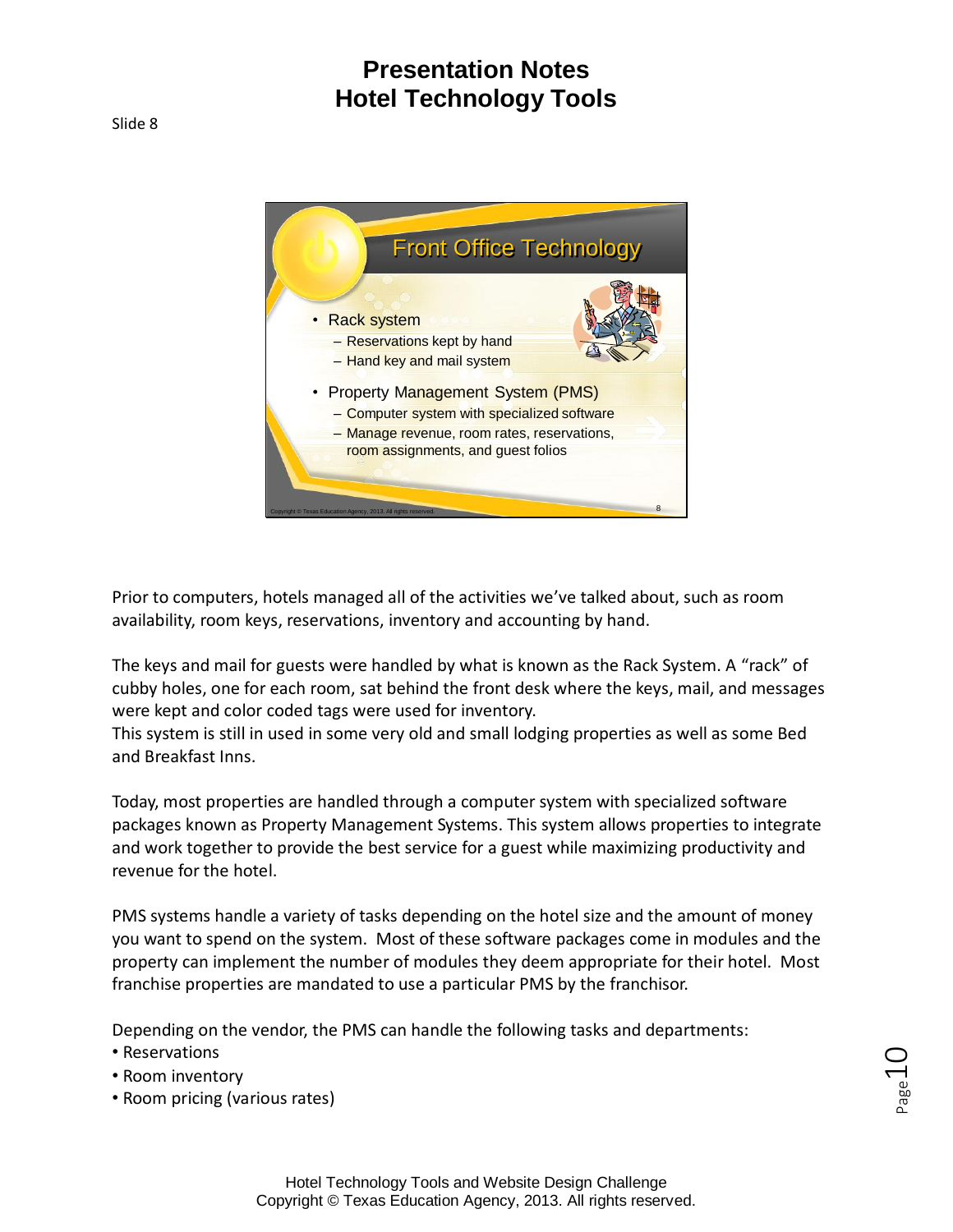- Check-in and check-out
- Recordable locking system Door key management
- Guest folios
- Credit and debit purchases
- Credit card checking
- Retail purchases (including check and cash)
- Video-on-demand and in-room movies management
- Concierge services
- Accounting
- Telecommunications/voicemail/messaging/call accounting (long distance charges to guests)
- Food and beverage management
- Inventory of all assets (linens, beds, TVs, robes, computers, lamps)
- Banquet and event management
- Human resources (hiring/firing/payroll/training/taxes)
- Building security

In most cases, the PMS will interface with other POS systems such as retail shop systems or restaurant services within the hotel for guest convenience of charging items to their rooms.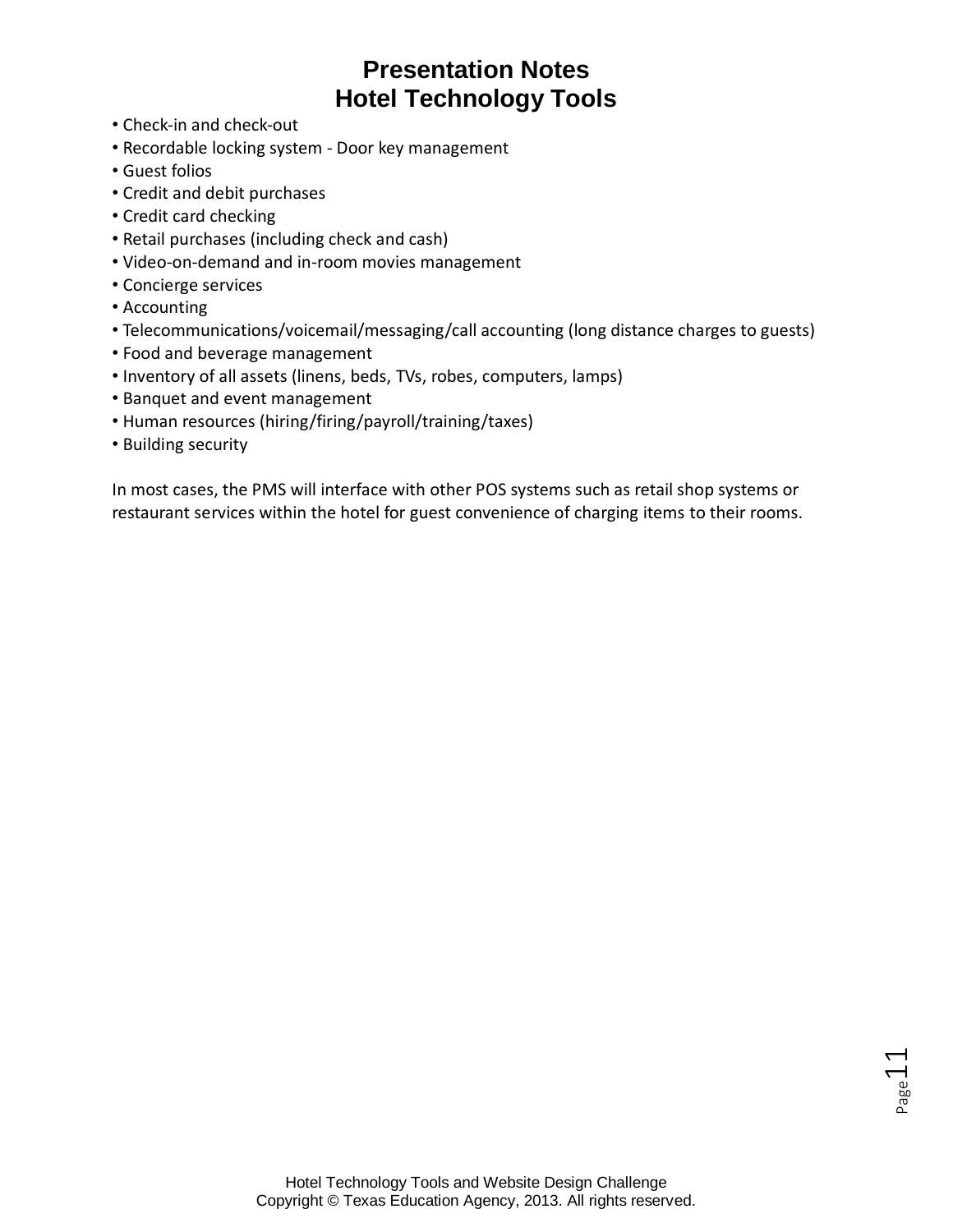

Click on hyperlink OPTIMA: Hotel Genius at Work to view an example of a property management software.

#### **Hotel Management System - Complete Hospitality Software**

Hotel Management System HMS - Property Management Software PMS - Hotel Point of Sale POS - Hotel Software - Restaurant Software, professional hoteliers secret. <http://youtu.be/E4kkU4R7U5M>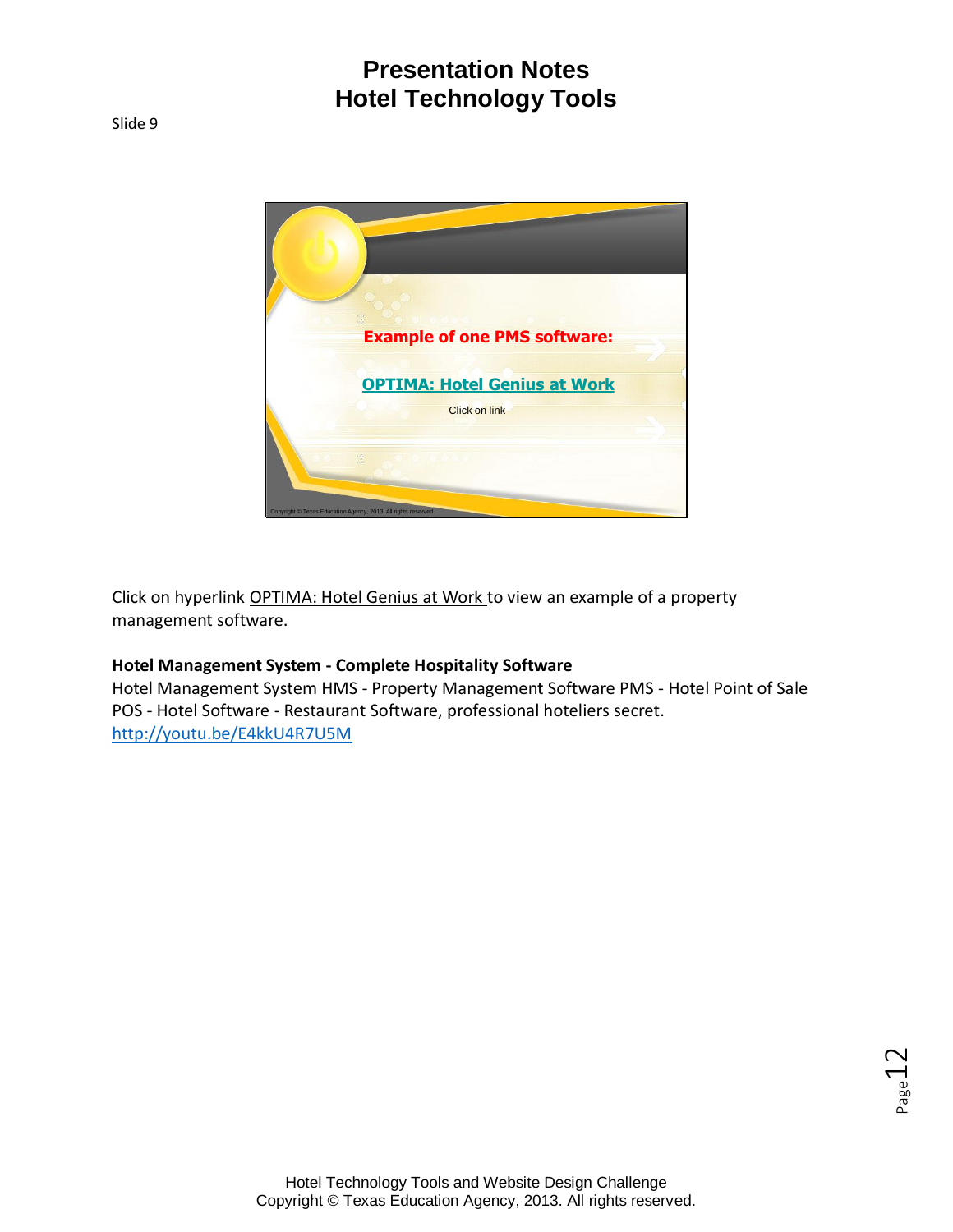

In most cases, the PMS will interface with other point-of-sale or POS systems such as retail shop systems or Spa services within the hotel even if they are not owned by the hotel. This is for the convenience of the guest so they can charge items to their rooms and pay all charges on one bill when they check-out.

Technically, anything that is not recorded on the bill at the front desk is a separate POS. These point-of-sale systems can be an actual computerized cash register or a part of the PMS with data entered into a computer. It is the responsibility of the Front Desk agent to make sure all items and recorded purchases from all POS are charged/posted to the proper guest's folio.

*Be sure to continue to refer back to the list the students made at the beginning.*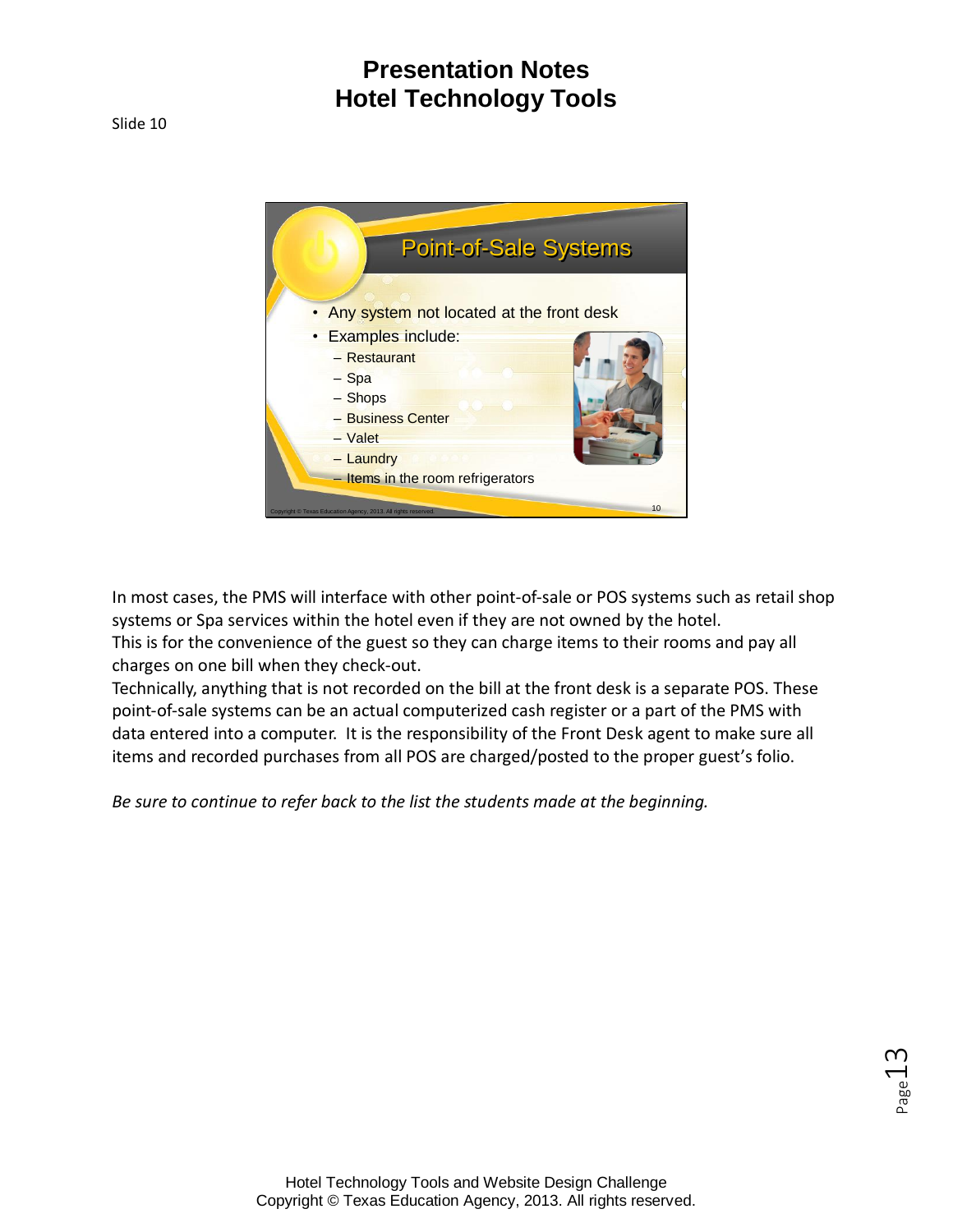



Another way to look at technology as well as activities is by the Guest Service Cycle. There are activities that happen before a guest arrives, upon the arrival of the guest, while the guest is staying on the property known as occupancy, and upon the guest's departure and after (included with departure).

*Allow the students to list 3 to 4 activities and at least one technology for each cycle. This is a good way to review the material.*